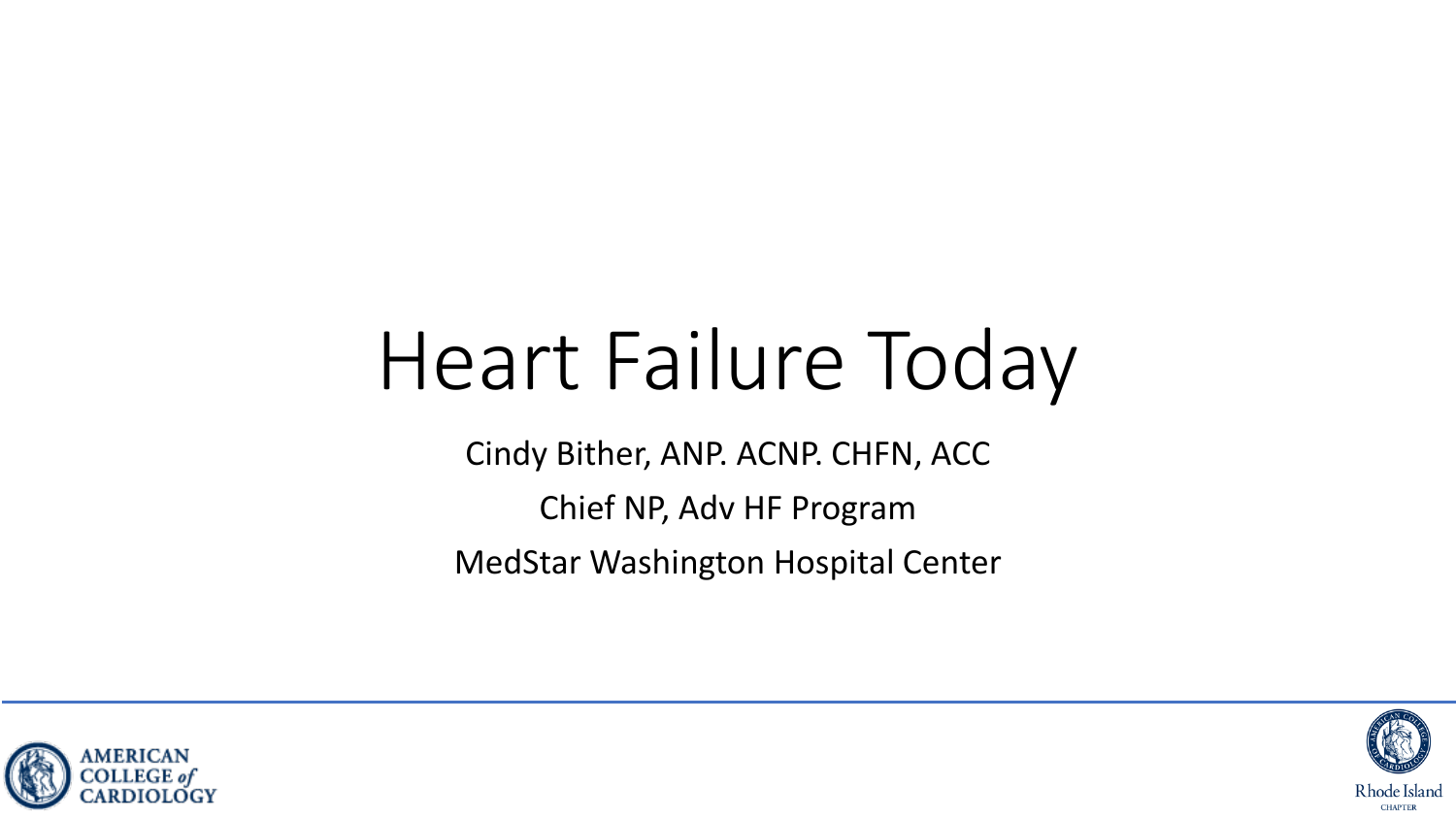### The Most Recent Data

- Heart Failure in the United States
- About **5.7 million** adults in the United States have heart failure.
- One in 9 deaths in 2009 included heart failure as contributing cause.
- **About half** of people who develop heart failure **die within 5 years** of diagnosis.
- Heart failure costs the nation an estimated **\$30.7 billion** each year. This total includes the cost of health care services, medications to treat heart failure, and missed days of work.



• CDC data 2017

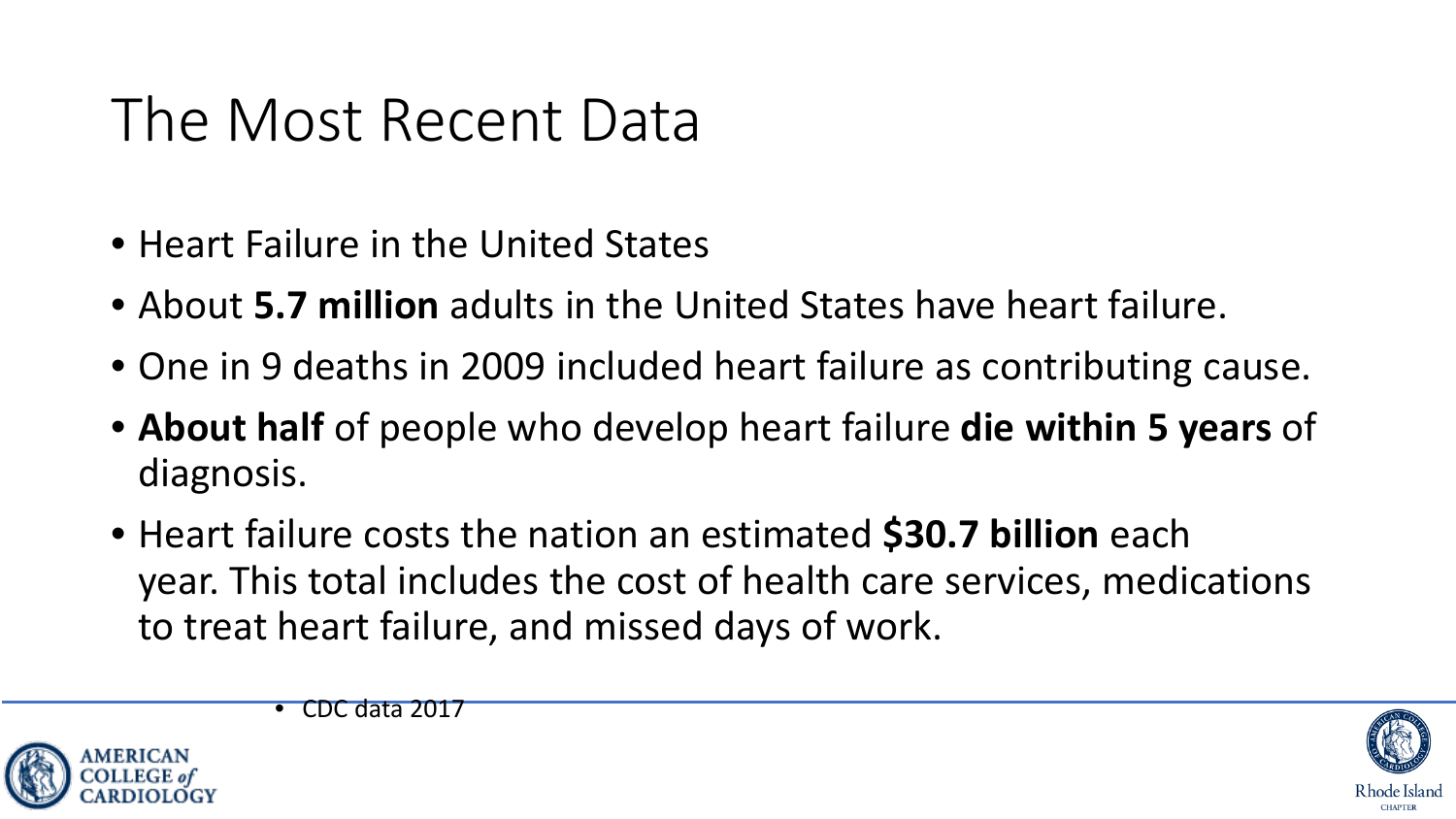### More Facts

- More than 20% of patients are readmitted within 30 days
- Up to 50% by 6 months
- Up to 50% of some patient populations end up in a skilled nursing facility
- Cost of initial admission
	- initial admission for CHF costs **\$11,000**
- Cost of readmission
	- The mean cost per CHF readmission is **\$13,000**



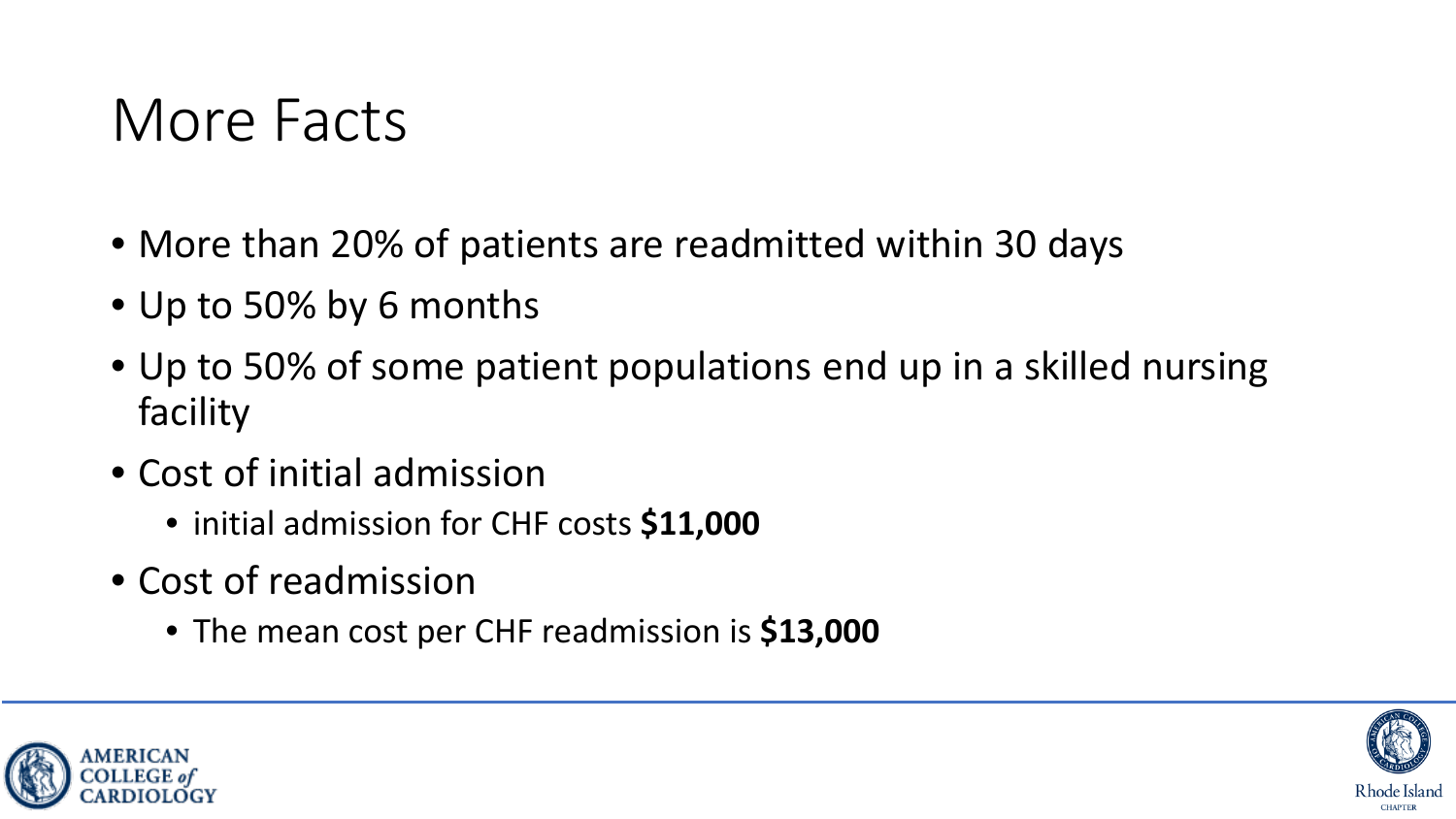### Guideline Update

- New Medications
	- Sacubitril-Valsartan (Entresto) PARADIGM trial
		- Reduced the risk of death or re-hospitalization by 20 per cent compared with Enalapril after a median 27 months' follow-up
			- Both worsening HF and sudden death
		- may be result in a 1 to 2 year prolongation of survival free from HF.
		- estimated that more than 28,000 deaths may be prevented
		- Even those who are stable on and ACE or ARB showed benefit
	- Slow uptake Worry about macular degeration and cognitive dysfunction
		- Lets hope they live long enough for that to be a problem!



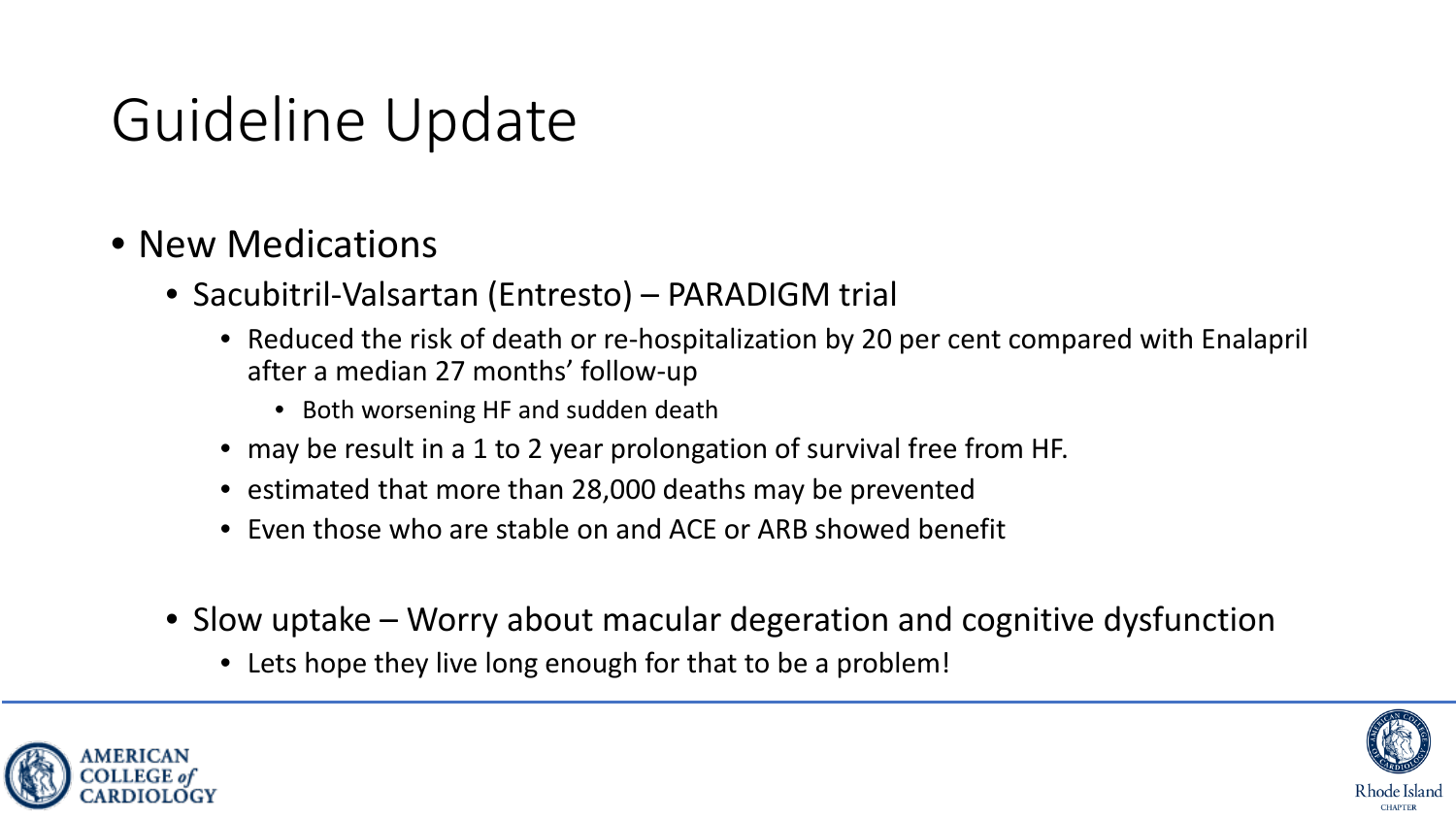# Using Sacubitril-Valsartan (Entresto)

- If your institution uses BNP and not NT-Pro BNP, you can no longer trust the BNP, as sacubitril effects the BNP level but not the N terminal portion.
	- Sacubitril inhibits neprilysin, which degrades BNP
- You need to watch your diuretic doses, you may not need as much. If there is more circulating BNP, you should have more diuresis
- Wash out time required if pt is on an ACE
	- In a newly diagnosed pt with marginal BP, if you can't start Entresto right away, start and ARB and not an ACE to avoid the washout time.



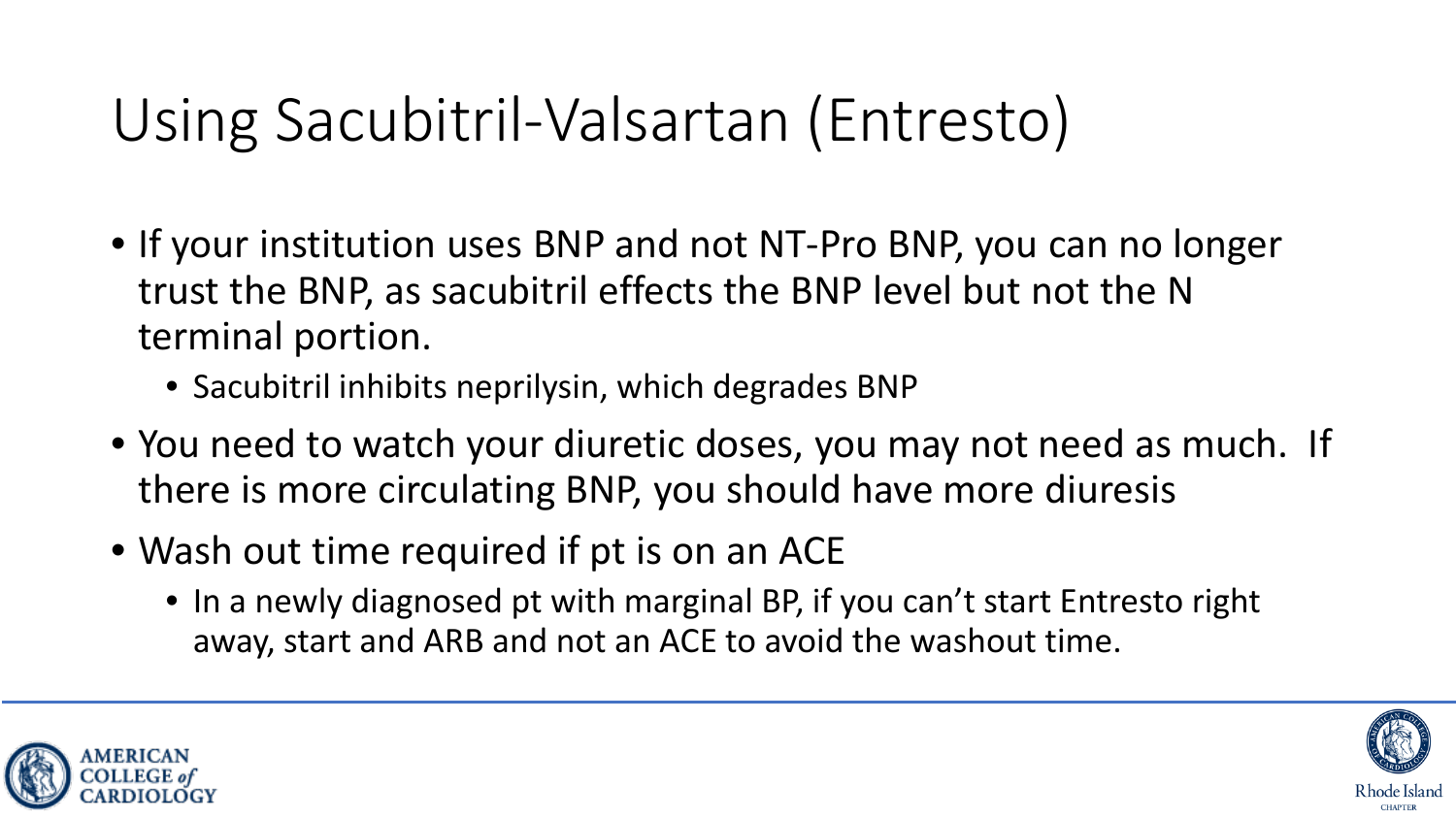### Guideline Update

- Ivabradine SHIFT trial
	- For use in patients who have a HR >70 (NSR) on max dose of BB
		- Always max out the BB first
	- Decreases the chance of re-hospitalization
	- Inhibits the Cardiac Pacemaker Channel (funny chanel)
	- Works via prolonging diastolic depolarization, slowing firing in the SA node, and ultimately reducing the heart rate.
	- reduced the risk of the primary composite endpoint of hospitalization for worsening heart failure or cardiovascular death by 18% (P<0.0001) compared with placebo on top of optimal therapy.



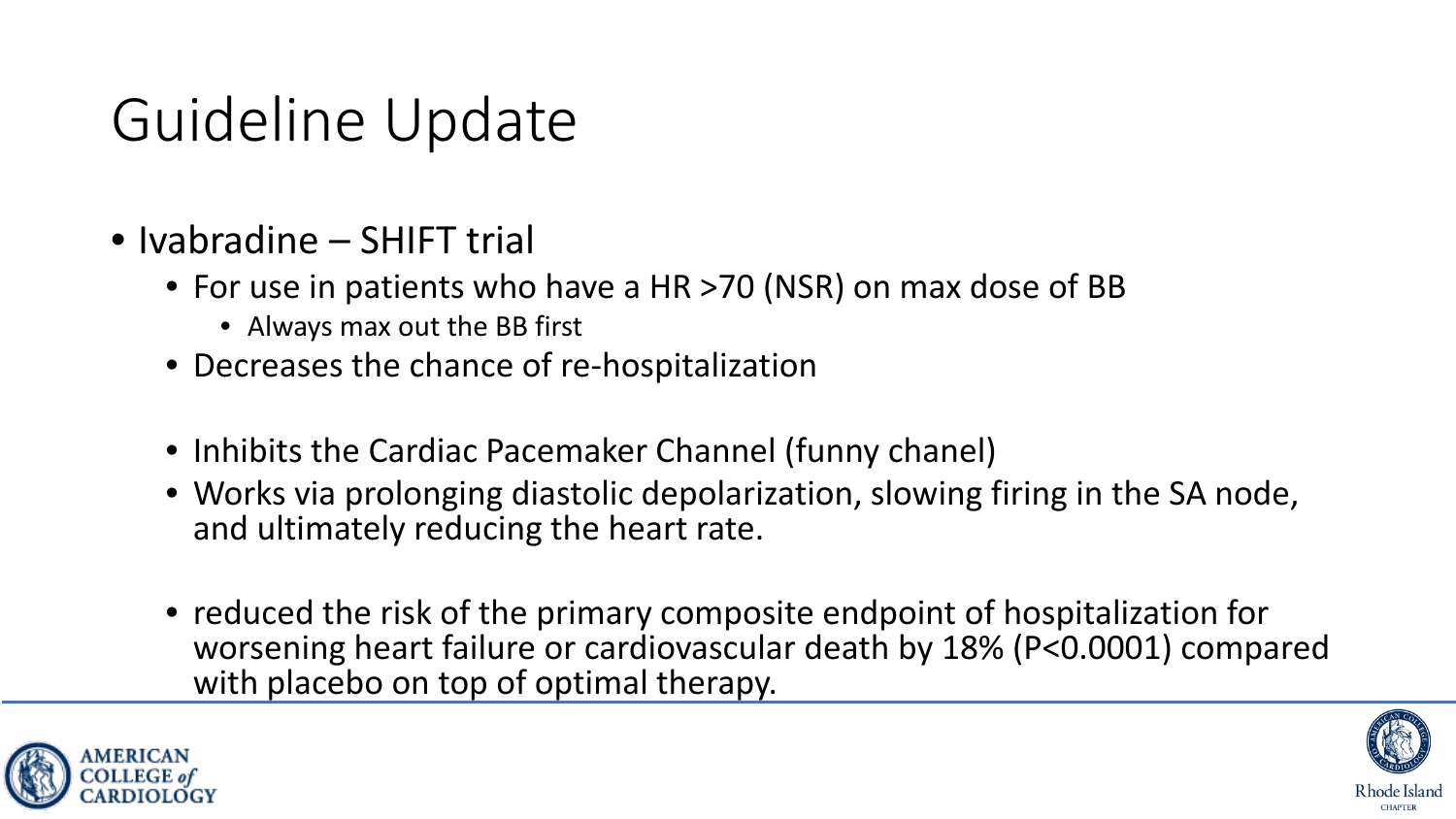### Guideline Shift for Biomarkers

- Primarily recommended on admission to diagnose HF
- Can be used for prognostication



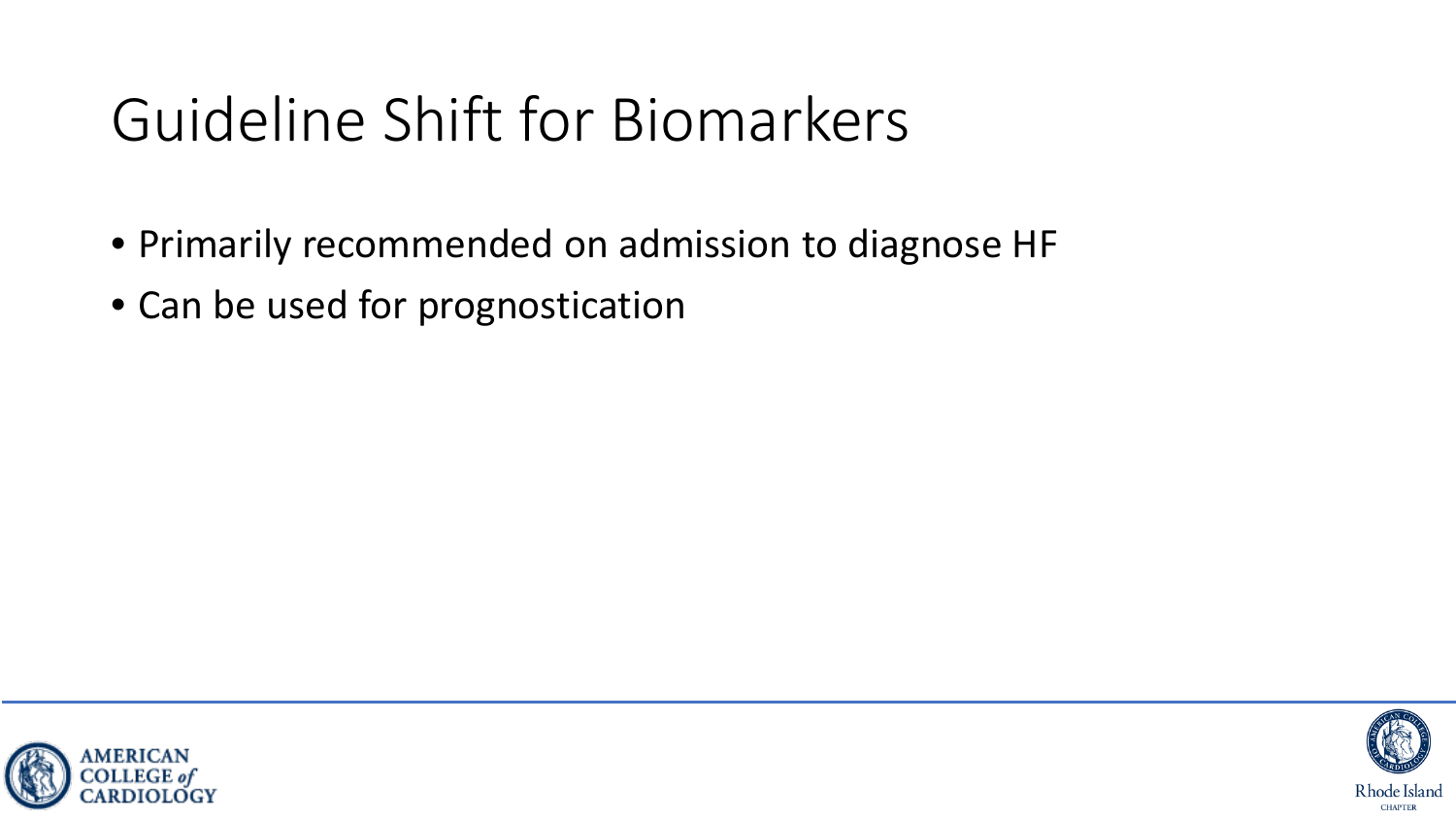#### **Biomarkers Indications for Use**



\*Other biomarkers of injury or fibrosis include soluble ST2 receptor, galectin-3, and high-sensitivity troponin. ACC indicates American College of Cardiology; AHA, American Heart Association; ADHF, acute decompensated heart failure; BNP, B-type natriuretic peptide; COR, Class of Recommendation; ED, emergency department; HF, heart failure; NT-proBNP, N-terminal pro-B-type natriuretic peptide; NYHA, New York Heart Association; and pts, patients.



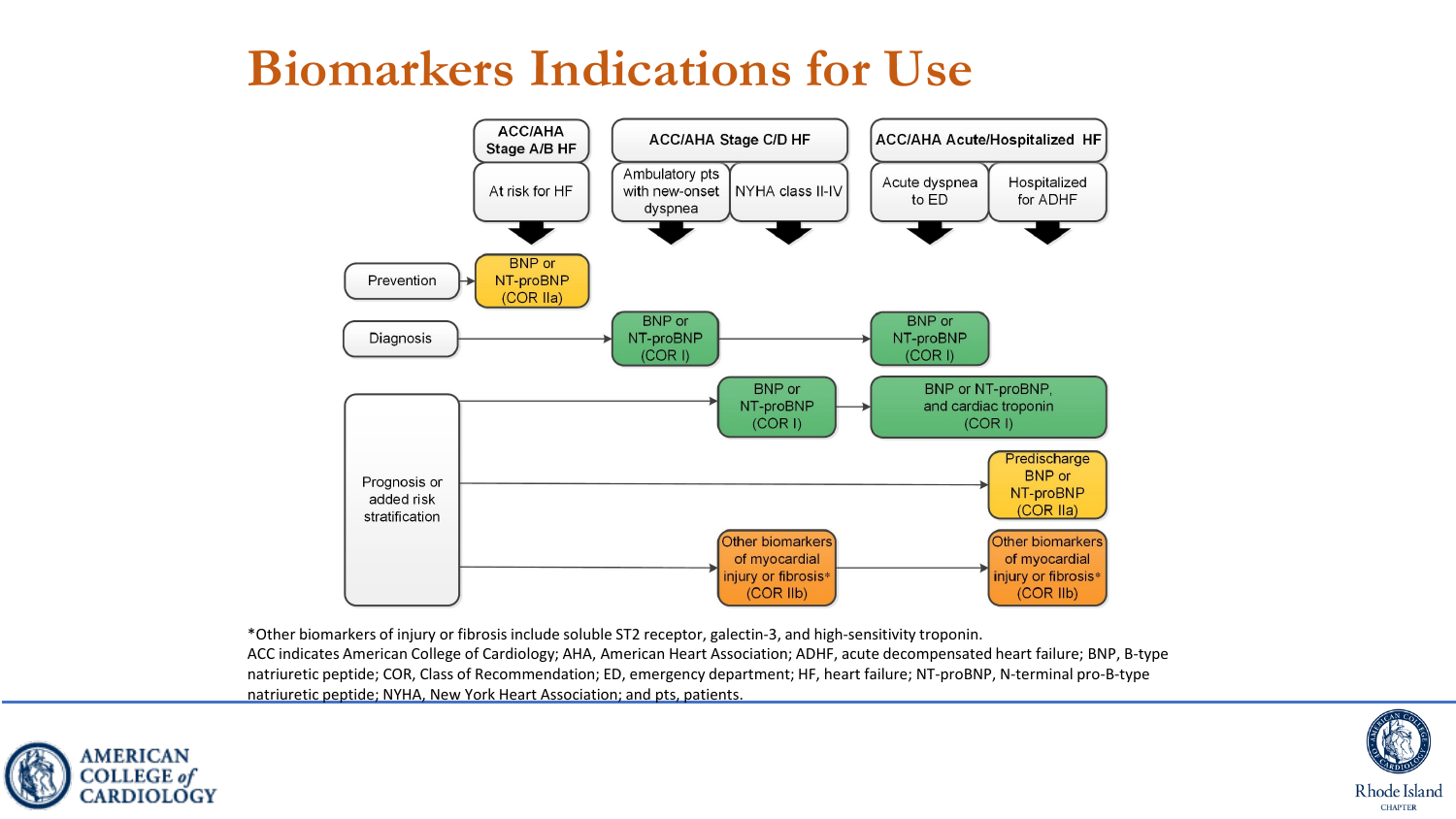#### **Anemia**

| <b>COR</b> | LOE.  | <b>Recommendations</b>                                                                                                                                                                                                                           | Comment/<br>Rationale                                               |
|------------|-------|--------------------------------------------------------------------------------------------------------------------------------------------------------------------------------------------------------------------------------------------------|---------------------------------------------------------------------|
| $I$ l $b$  | $B-R$ | In patients with NYHA class II and III HF<br>and iron deficiency (ferritin <100 ng/mL<br>or 100 to 300 ng/mL if transferrin<br>saturation is <20%), intravenous iron<br>replacement might be reasonable to<br>improve functional status and QoL. | <b>NEW: New evidence</b><br>consistent with<br>therapeutic benefit. |

| <b>III: No</b><br><b>Benefit</b> | $B-R$ | In patients with HF and anemia,<br>erythropoietin-stimulating agents<br>should not be used to improve<br>morbidity and mortality. | <b>NEW: Current</b><br>recommendation<br>reflects new evidence<br>demonstrating<br>absence of<br>therapeutic benefit. |
|----------------------------------|-------|-----------------------------------------------------------------------------------------------------------------------------------|-----------------------------------------------------------------------------------------------------------------------|
|----------------------------------|-------|-----------------------------------------------------------------------------------------------------------------------------------|-----------------------------------------------------------------------------------------------------------------------|



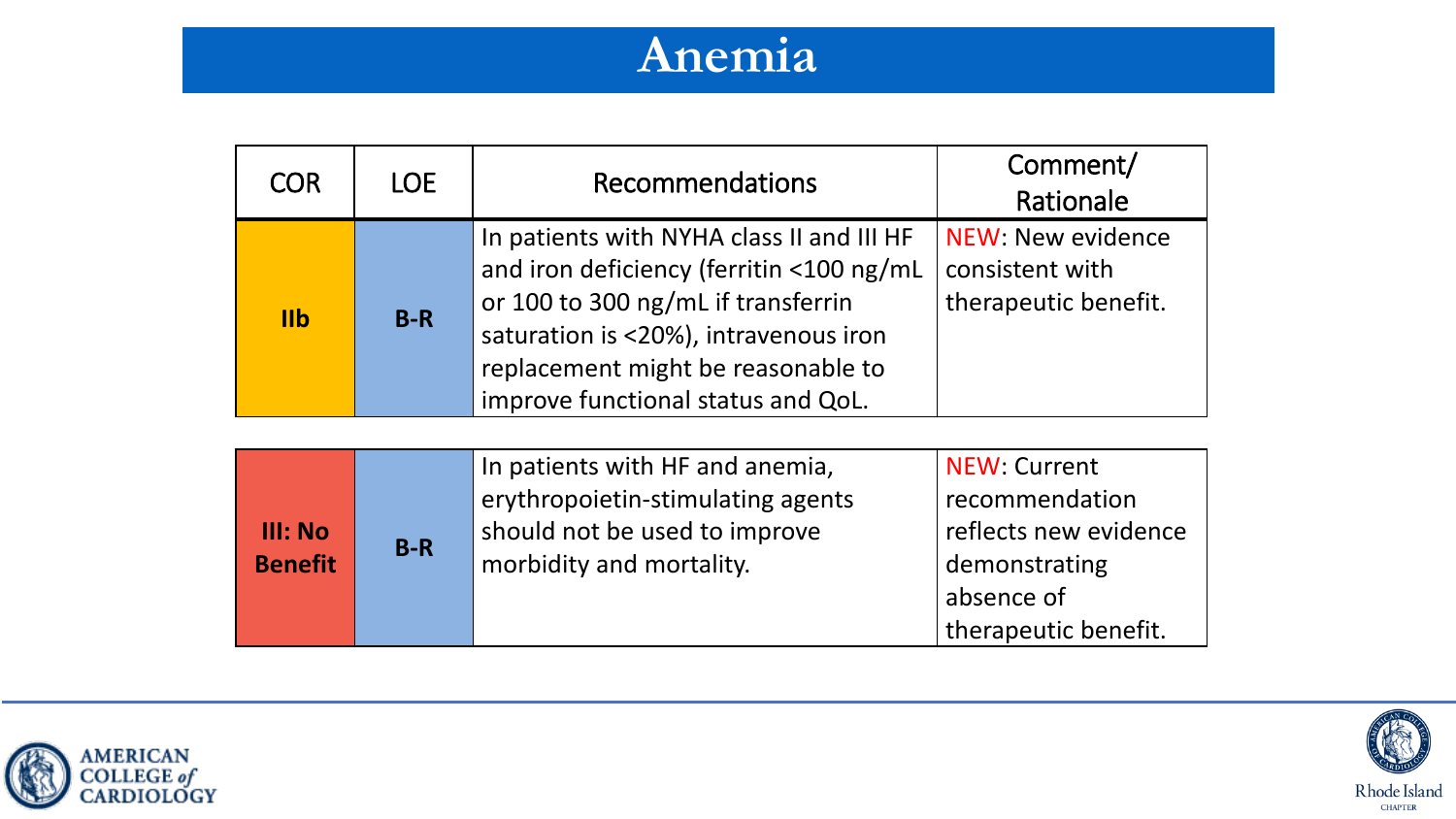#### **Sleep Disorders**

| <b>COR</b>      | <b>LOE</b> | <b>Recommendations</b>                                                                                                                                                 | Comment/<br>Rationale                                                                                                     |
|-----------------|------------|------------------------------------------------------------------------------------------------------------------------------------------------------------------------|---------------------------------------------------------------------------------------------------------------------------|
| <b>Ila</b>      | C-LD       | In patients with NYHA class II-IV HF<br>and suspicion of sleep disordered<br>breathing or excessive daytime<br>sleepiness, a formal sleep assessment<br>is reasonable. | <b>NEW: Recommendation</b><br>reflects clinical necessity<br>to distinguish obstructive<br>versus central sleep<br>apnea. |
| I <sub>II</sub> | $B-R$      | In patients with cardiovascular<br>disease and obstructive sleep apnea,<br>CPAP may be reasonable to improve<br>sleep quality and daytime sleepiness.                  | NEW: New data<br>demonstrate the limited<br>scope of benefit expected<br>from CPAP for obstructive<br>sleep apnea.        |
| III: Harm       | $B-R$      | In patients with NYHA class II-IV<br>HFrEF and central sleep apnea,<br>adaptive servo-ventilation causes<br>harm.                                                      | NEW: New data<br>demonstrate a signal of<br>harm when adaptive<br>servo-ventilation is used<br>for central sleep apnea.   |



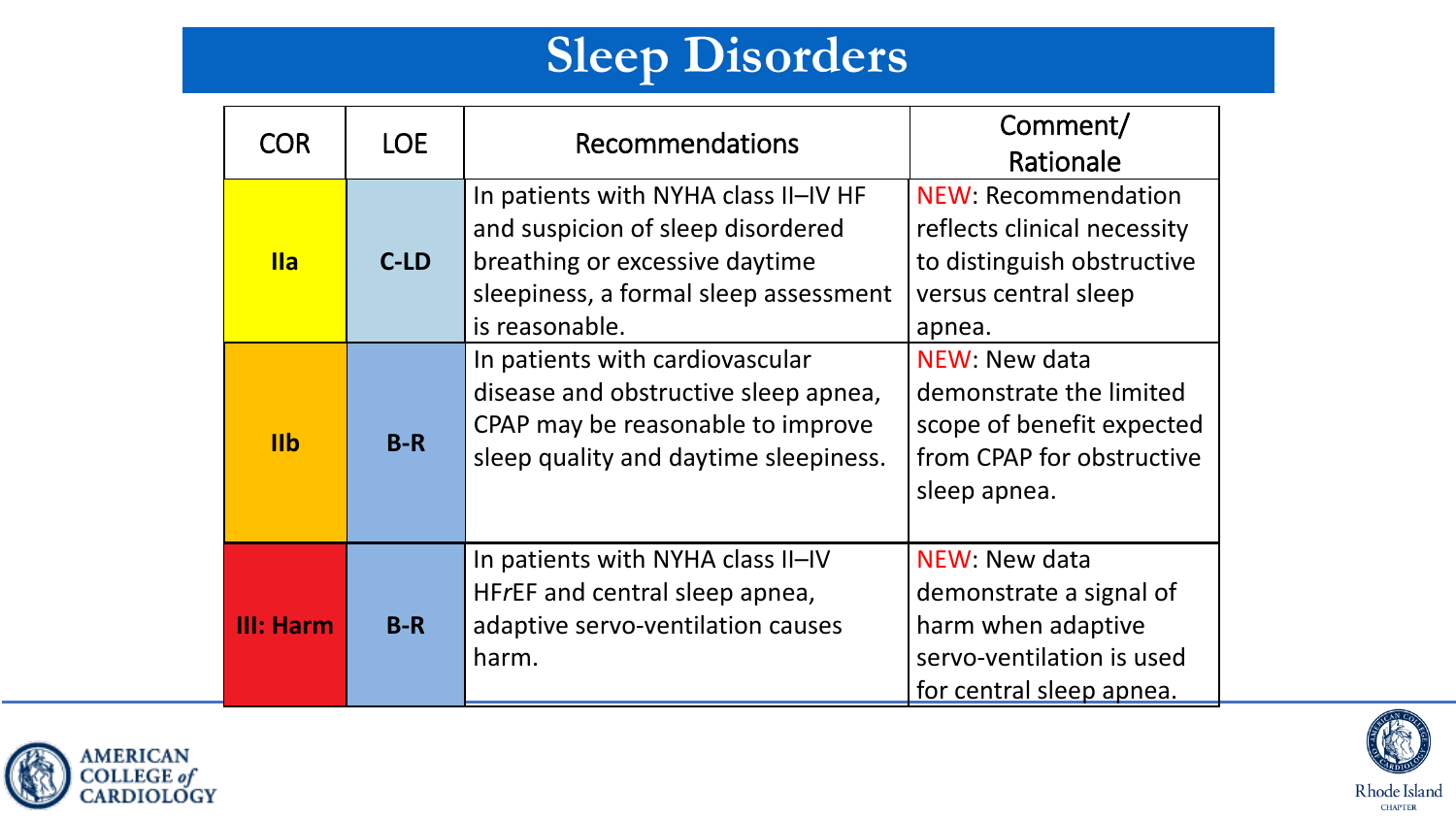### AHA GWTG Markers for Adv HF Referral

- More than 2 hospitalizations (or ED visits) in the past year
- End organ dysfunction (ie progressive CKD)
- Symptomatic hypotension
- Dose reduction of ACE or BB
- Weight loss without trying cachexia
- Unable to walk one block progressive dyspnea



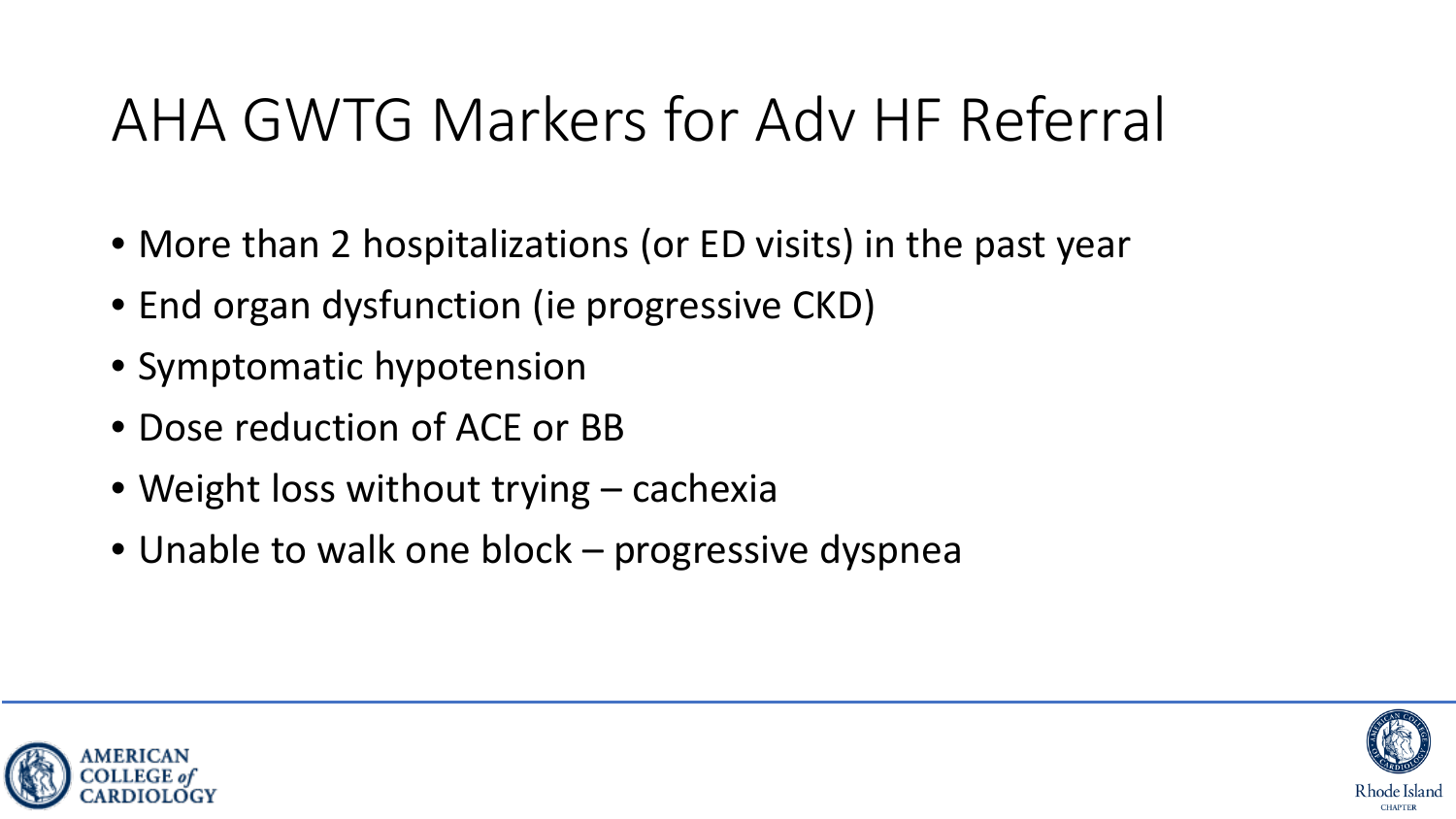### WTR - Continued

- Repeated ICD shocks VT
- Daily lasix dosing of 160 mg or more with the occasional metolazone
- Hyponatremia <133 mEq/L
- High BNP that does not decrease by 50% with GDMT
- No reversible causes or precipitants



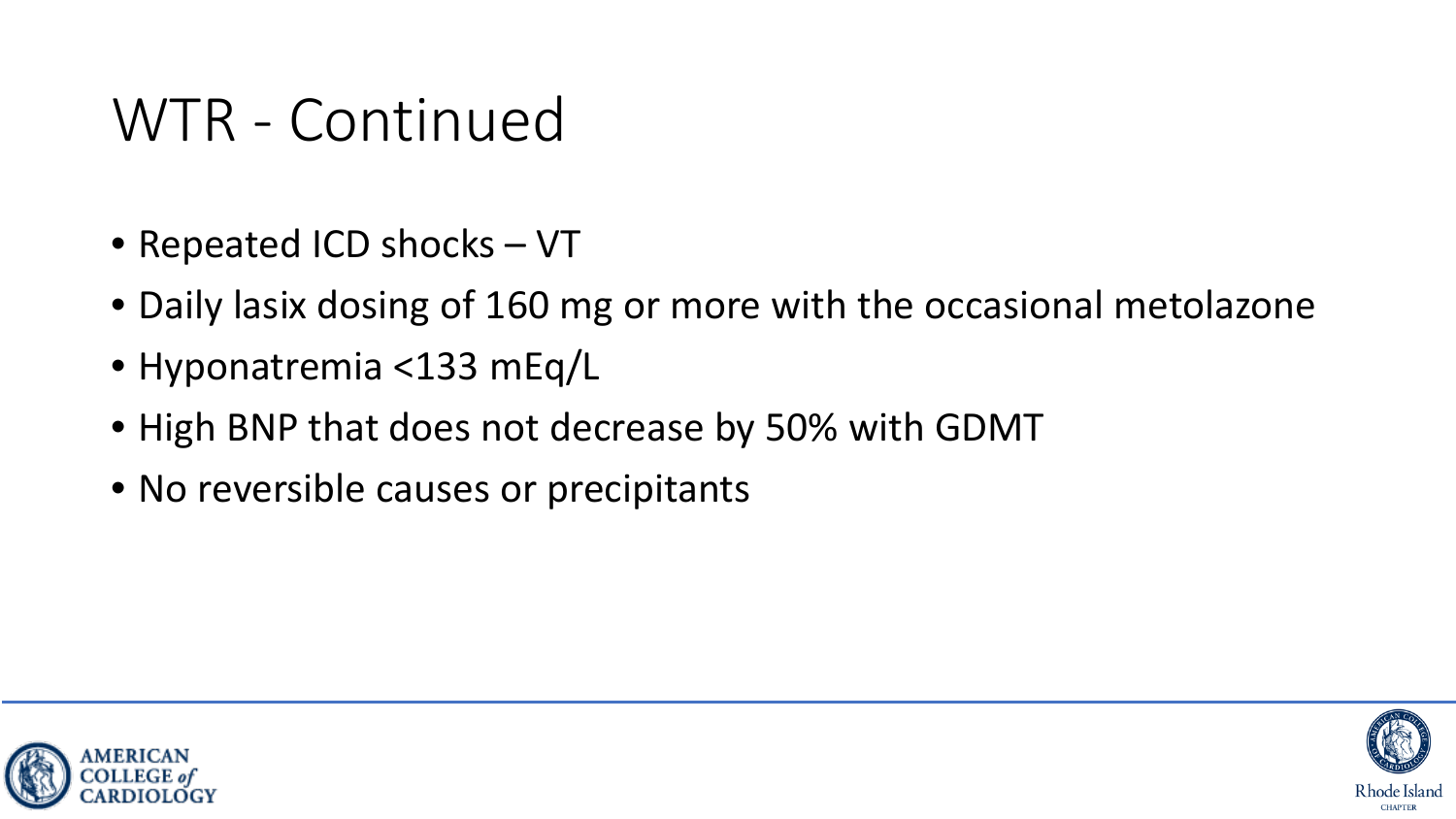# Mnemonic for When to Refer: I Need Help

- I Inotrope (previous or ongoing requirement)
- N NYHA class III or IV or persistently high BNP or NT-pro-BNP
- E End Organ Dysfunction: worsening renal or liver dysfunction
- E Ejection Fraction: <20%
- D Defibrillator Shocks- Recurrent, Appropriate
- H Hospitalizations >1 in the last 12 months
- E Edema/Escalating Diuretics
- $L Low BP < 90$  to 100 mm Hg
- P Prognostic medication: inability to uptitrate or need to decrease dose



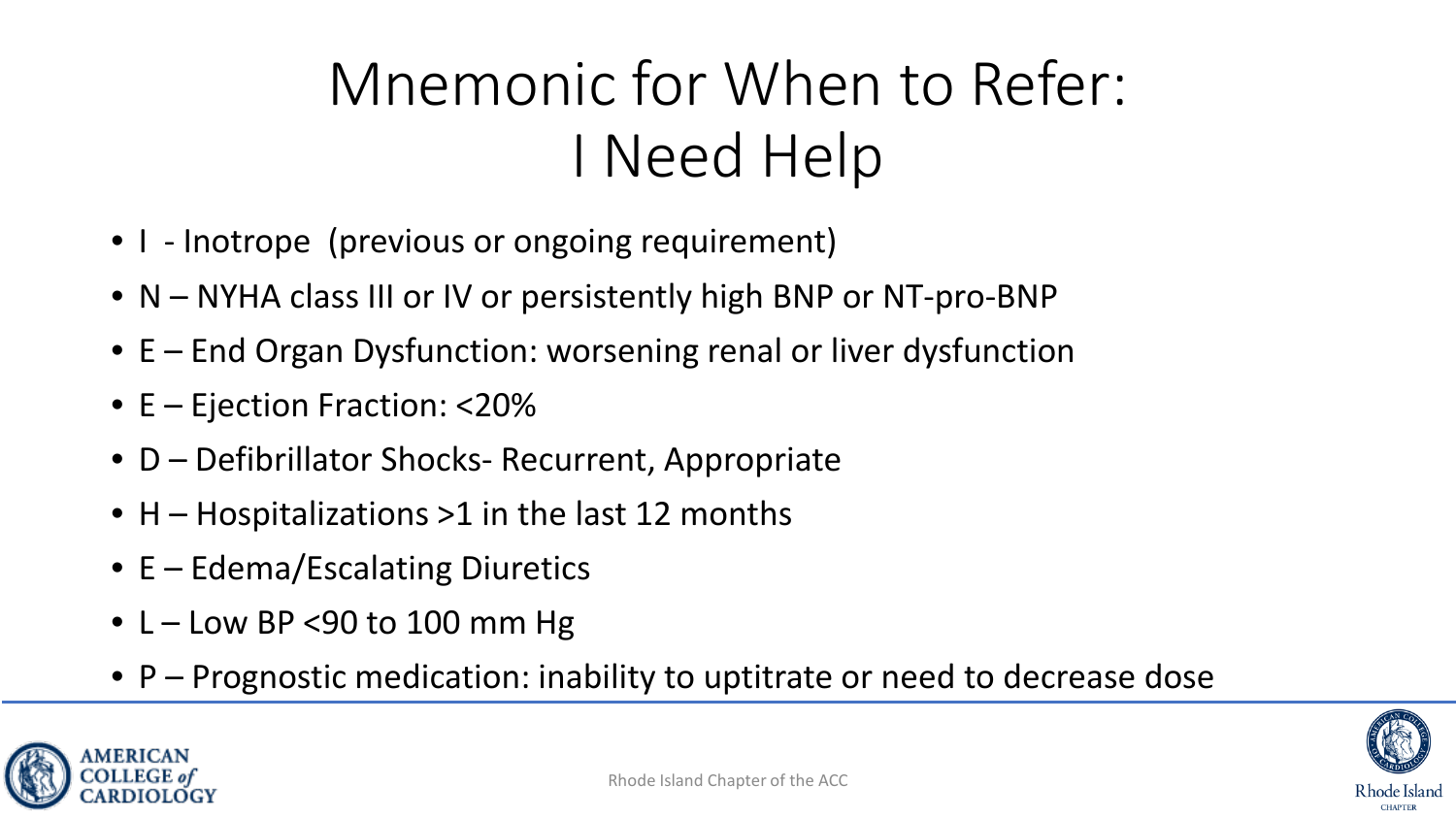### HeartWare LVAD







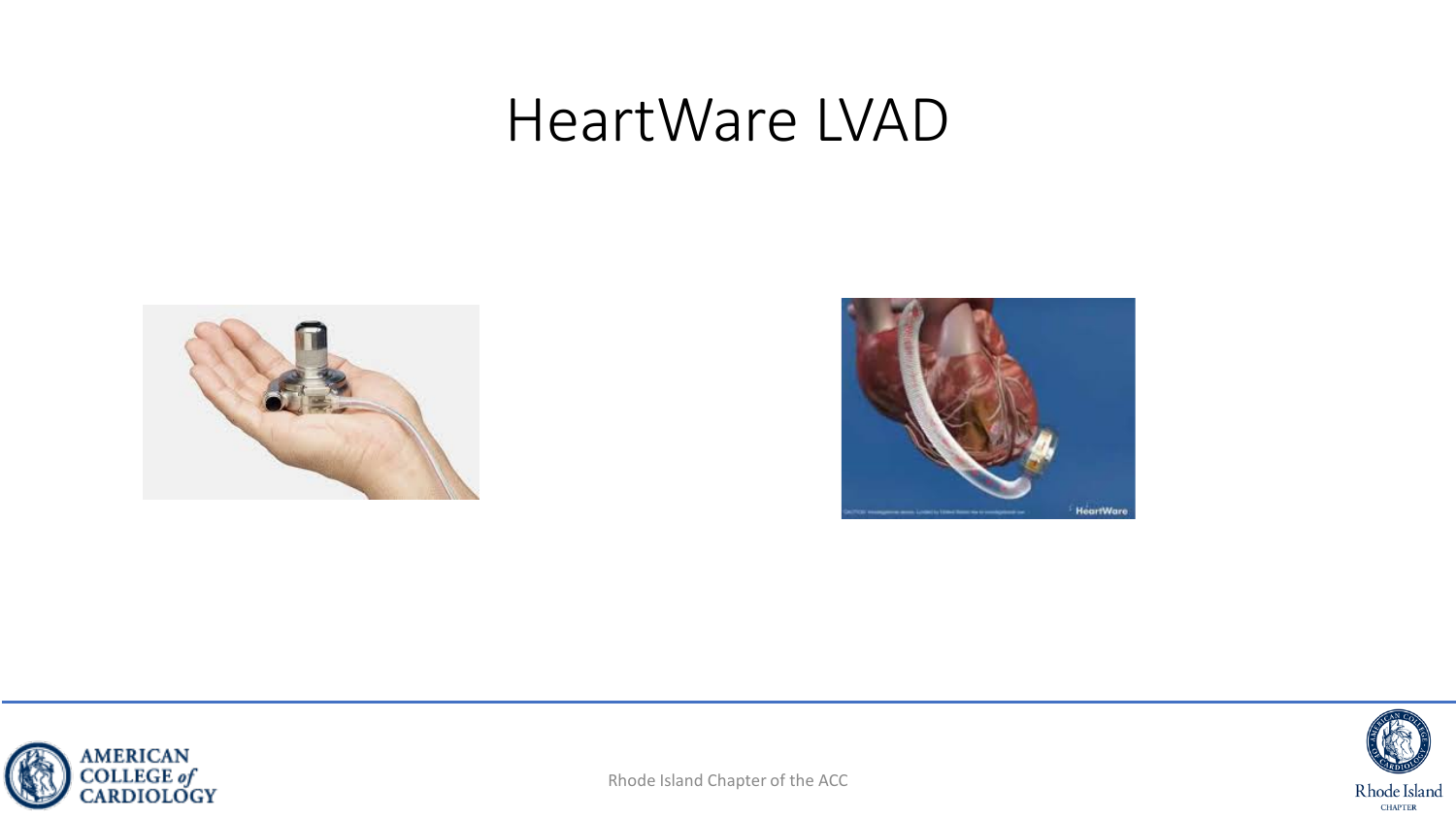#### HeartMate IILVAD







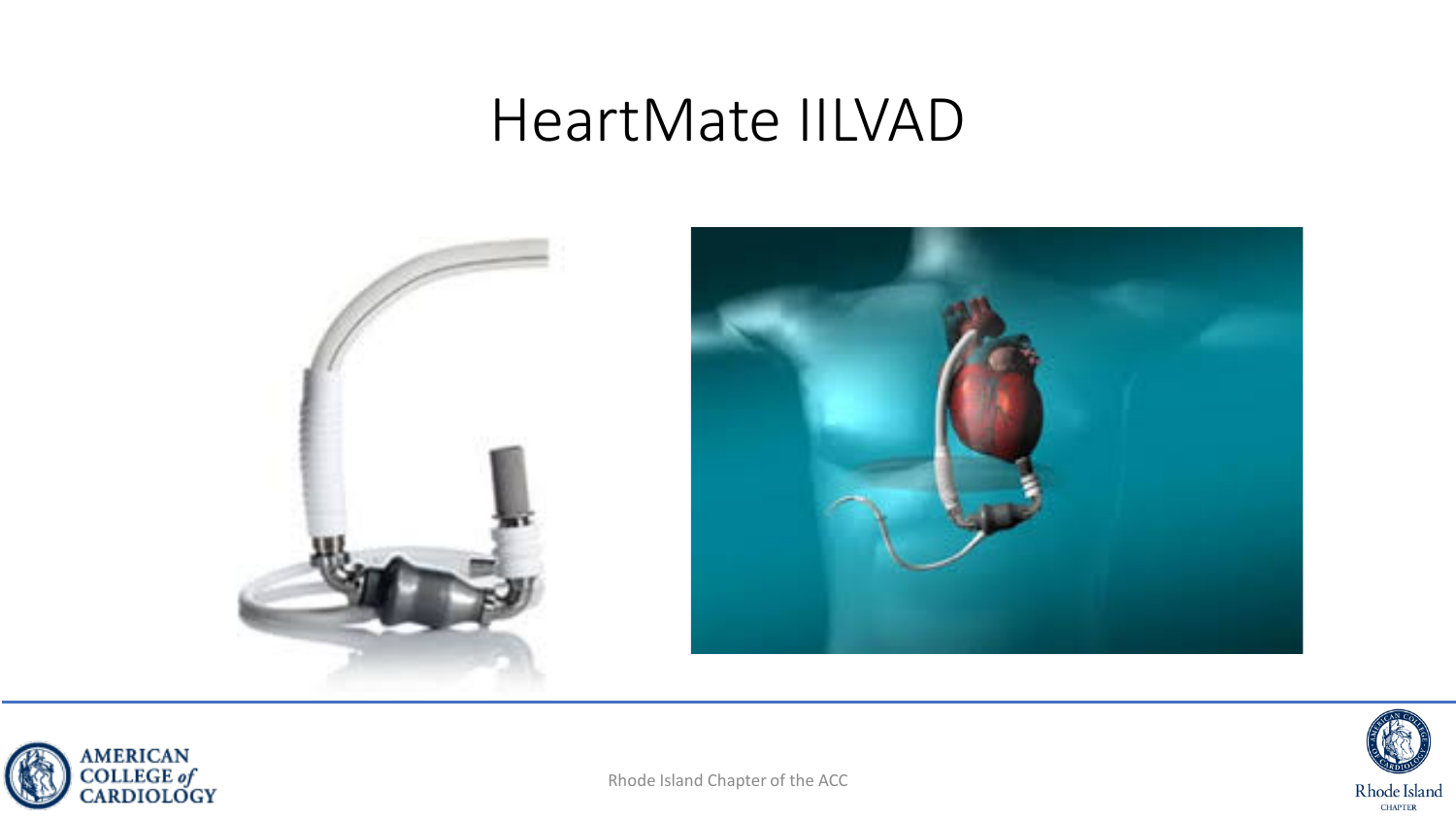### HeartMate 3